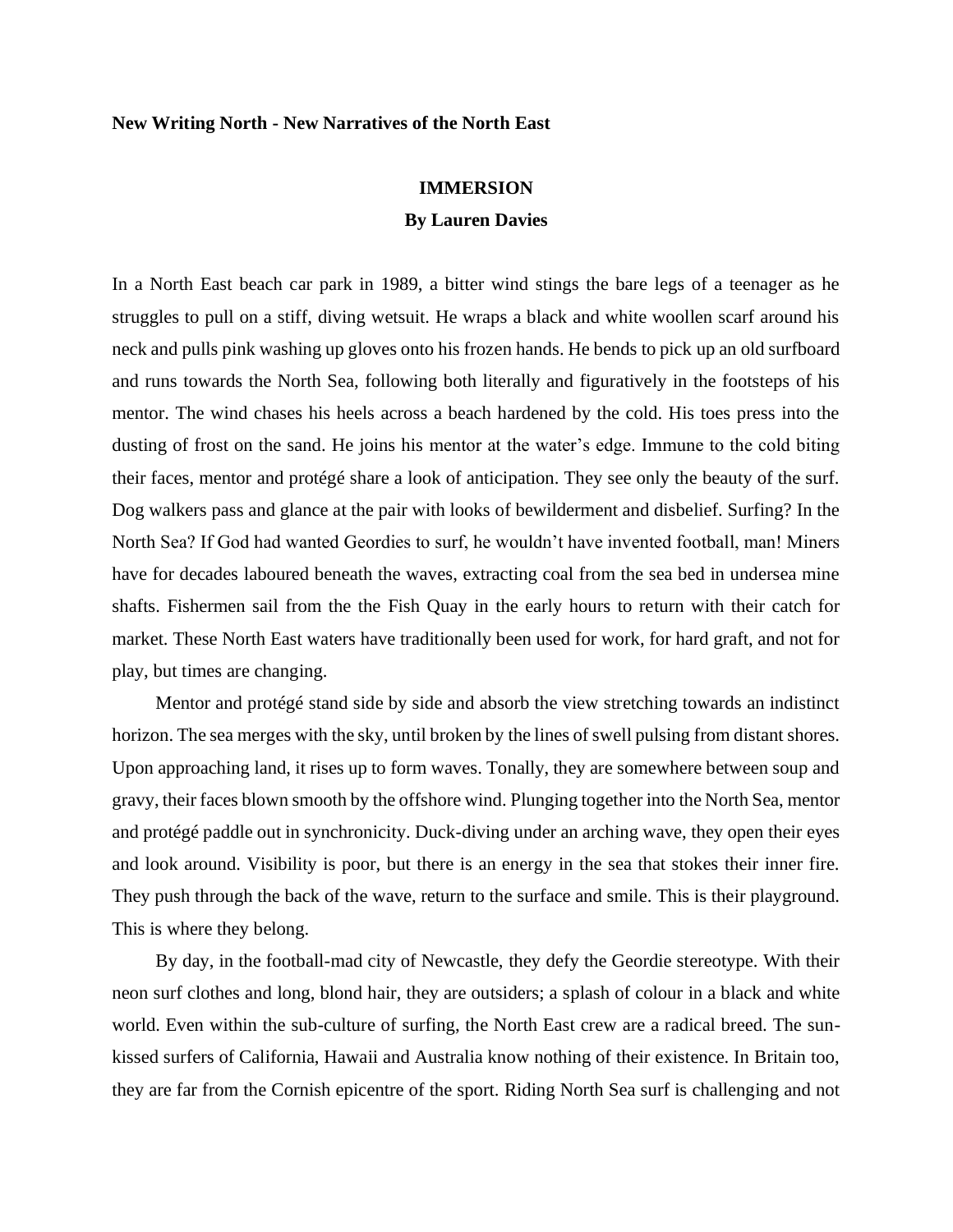for the faint-hearted. Cold water crashing down from the lip of a wave weighs heavier on bodies already drained of energy by the Baltic temperatures. Yet there is treasure to be found here. Our region stretches beyond the water's edge into the perfect waves waiting to be ridden by those capable of walking on water on a thin slab of fibreglassed foam. Look out to sea, and there is true peace and joy to be found just beyond the busy streets of our towns and cities and the enthusiastic conversations of our proud population. Proud of a Geordie culture that is strong, deep-rooted and with a natural humour. The surfers carry this culture with them into the North Sea and beyond.

The mentor was the first to blaze this trail. His name was Veitch. He had a dream to be different because this was something he had always been. Adopted and with a hearing impediment as a child, he had forged his own path and was uncompromising in the pursuit of his goal. Veitch saw no reason why a Geordie could not become a professional surfer and travel to surf in tropical locations like his Californian counterparts. We are all simply human after all. Impossibility was not something Veitch accepted. He did not fear the unknown, but instead feared regret and mediocrity. Far beyond the norm was the only direction he favoured. He mastered skateboarding as a teenager, opening the door to his natural aptitude for boardriding. He then moved on to riding a surfboard and never looked back. The affinity Veitch felt with the sea made him whole, as though in immersing himself, he absorbed its power.

Veitch took on the Cornish and won. He became British Champion and attracted the sponsorship of Newcastle Brown Ale; fitting for the sole Geordie professional surfer. His sights moved higher still, touring Europe on a shoestring and becoming the European Surfer of the Year. He joined the World Tour and made his mark at one of the planet's most perilous waves at Pipeline in Hawaii, where surfers have been known to enter the water never to return. Veitch took the dimly lit torch of a Geordie waterman and carried it around the globe until it shone. He found his calling by listening to the chorus of the crashing North Sea waves and pursued it with all his heart and soul until he had nothing left to give.

Veitch was a true pioneer. From the moment he stepped into the North Sea as a young outsider with big dreams, a ripple effect began to radiate. Back home in Tynemouth, Veitch's young protégé followed his mentor's success in the magazines and allowed his own dream to grow. If he can do it, so can I… Watching Veitch opened his eyes to the sea being a potential pathway towards a career. It broke down an invisible wall on the tideline and widened his horizons to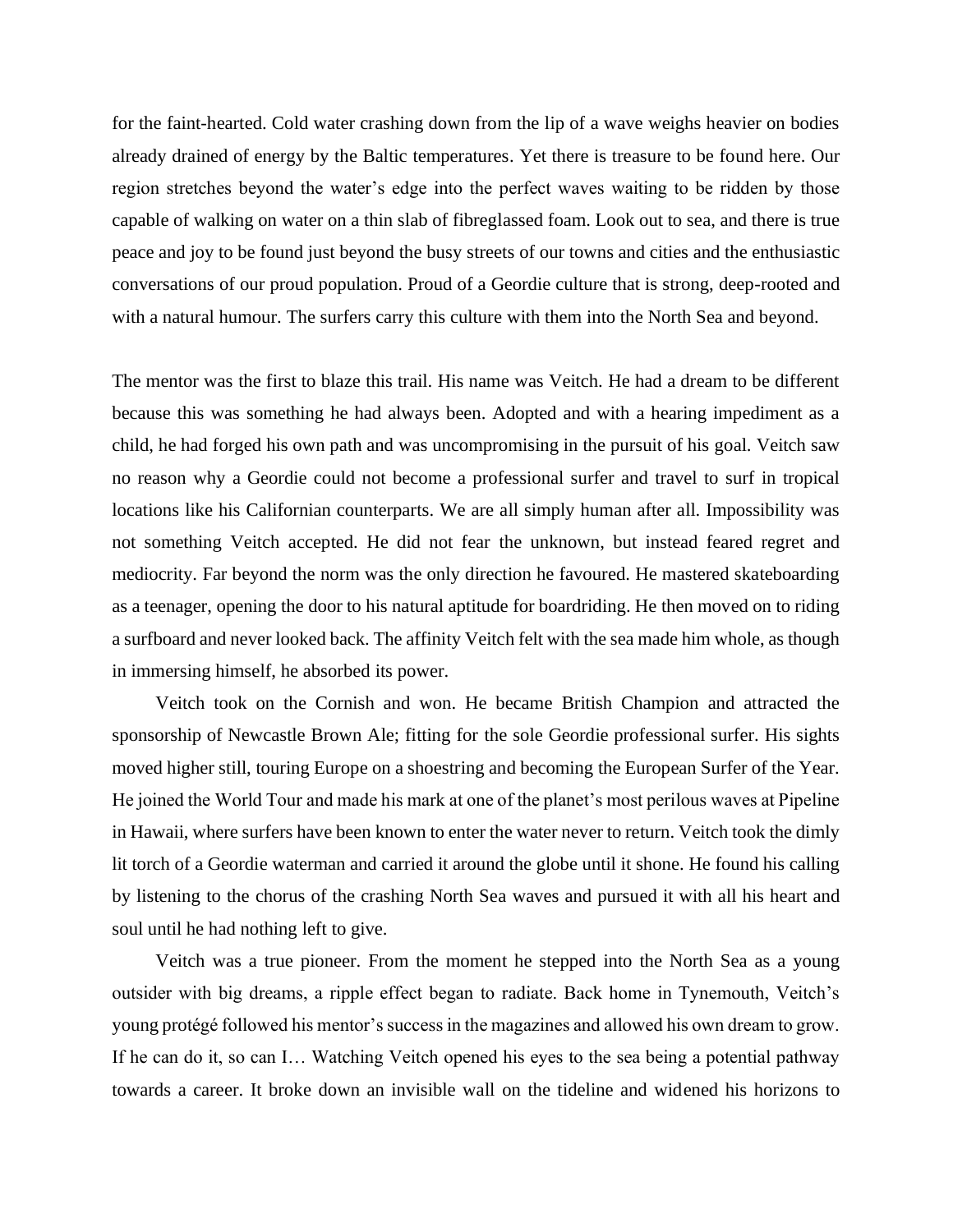encompass international surf spots. At the age of eleven, Veitch's protégé took his first tentative steps into the icy waters.

He could not source the equipment worn by the Cornish and used whatever he could find to mimic the surfers in the well thumbed pages of the magazines; the beaver tail diving suit and the woollen scarf that would never be waved overhead on a football stadium terrace. There would not be a surf shop in his village until he had scavenged many a pair of Marigolds from beneath the kitchen sink. An artist friend of his father's travelling through on his way to somewhere warmer, left behind a surfboard, yellowed by the passing of time. Unlike most beginners, he stood up first attempt and his future was sealed. Looking back, he can scarcely believe the motivation he had to race home from school, don his insufficient gear and dive into the sea to surf until the sunset forced him home. He was driven by the same passion that drove his mentor; a pure love of the sea and of the escapism surfing brought to his life.

His school days became shorter, as he traded the classroom for the beach. His parents supported his absence from lessons when they witnessed his natural ability to ride waves. He had a fluid, graceful style, likened to one of Australia's great surfers. He was driven, but with a mellow nature that seemed to be in tune with the sea. He chased his mentor's dream and made it his own. He became multiple British Champion and signed a sponsorship deal with a world renowned surfing brand to become a professional surfer. He surfed every ocean on the planet, but always held the North East and its waves in his heart. A wave breaking in a Yorkshire cove is still his favourite surf spot. As he matured, he realised he did not have a proclivity for competition. In this he differed from Veitch. True to himself, he carved out his own niche as a soul surfer, chasing waves alone, or with a photographer to capture his career-defining moments. He graced the covers of magazines and appeared in films. The pinnacle came when he pioneered big waves in Ireland and was credited as having surfed one of the biggest waves in the world. The young protégé from Tynemouth became a professional big wave surfer because Veitch had given him the self belief and the license to dream. He had not let where he came from limit where he could go, but, like a salmon swimming upstream to return to the place of its birth, he always returned home to cold water.

Veitch left too soon. In the spring of 1990, he gave himself completely and definitively to the sea he adored. His suicide from the cliffs in Tynemouth devastated a community. The aftershocks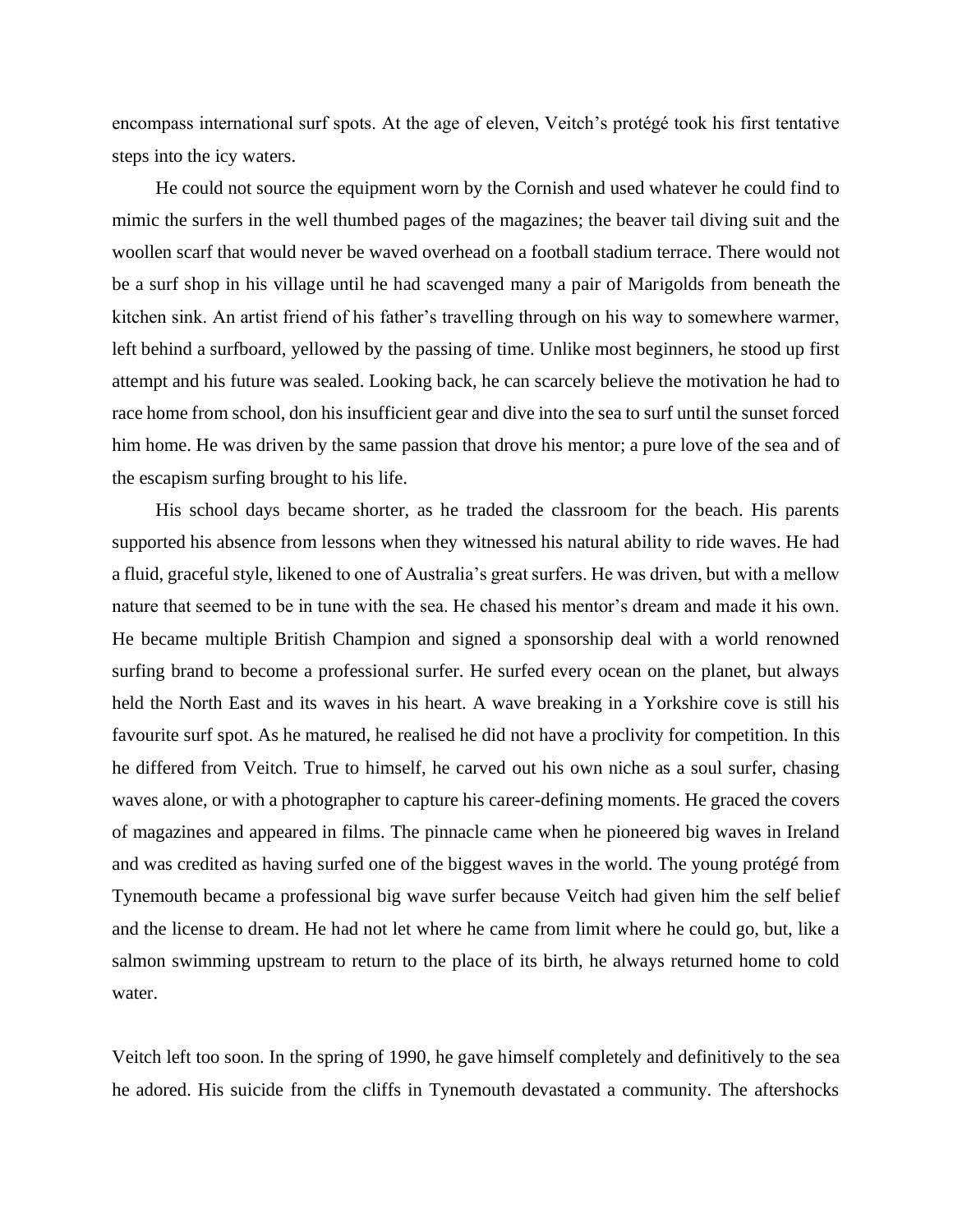resonate still, but his twenty-six years left a positive and enduring legacy. Thanks to Veitch and his generation, the once counter-culture of surfing has become a thriving community on the North East coast. In Tynemouth, beginners flock to the surf shop and to the schools offering a taste of the escapism that drew Veitch to the North Sea day after day. Gone are the Marigolds, diving suits and scarves. Surfers now have access to high quality wetsuits made from plant extract that is less damaging to the environment than the traditional petroleum-based materials. They wear ear plugs, hoods, boots and gloves, leaving only the bare skin of their faces at the mercy of the windchill.

At the break of day, the sun rises from the North Sea, spilling a wash of vibrant pinks and purples over the surface of the water. Sunsets around the world would struggle to compete with the intensity of colour. The surfers paddle out through mesmerising rainbow waves at dawn, before the clouds blow in and the sea returns to its natural, soupy state. Pushing through the swell, they reach the calm beyond the breaking surf. They sit astride their surfboards to await their first ride. Only the sea birds bear witness to their camaraderie and conversation. From here, the surfers look back at the land with a fresh perspective. They feel privileged to view the city and the coast from this place of tranquility very few will experience. For we have it all. Roman souvenirs and ancient castles are set against the industrial heritage of our ports. The piers at the mouth of the Tyne stretch over eight hundred metres out to sea to the lighthouses that guide the fishermen safely back to port. The impressive ruins of Tynemouth Priory high on a headland, reflect the centuries of stories soaked into our soil. The River Tyne completes its journey at the North Sea, where a stunning coastline marks the boundary of our lands, but not the limit of our influence. Step into the water and the waves dissipating on the long, sandy beaches well trodden by dog owners, host groups of surfers on smaller swells. Dogs turn to look out to sea, their ears alert to the hoots and laughter bouncing off the surf.

The more experienced surfers read weather charts to predict the day and the spot at which the conditions will be most favourable. When a 965 low pressure over Scandinavia combines with a light, west wind and the tide is high, they congregate on an unforgiving, windswept clifftop to survey the waves breaking on a rocky reef below. They are a tribe, swapping tales of their best rides and jovial insults.

Where once surfing attracted the hippie, anti-establishment beach boy, the demographic of the typical surfer, in our region more than most, has entirely evolved. Very few bear the traditional trademark attributes of bronzed skin and dishevelled tresses. Now, in the beach car parks, the man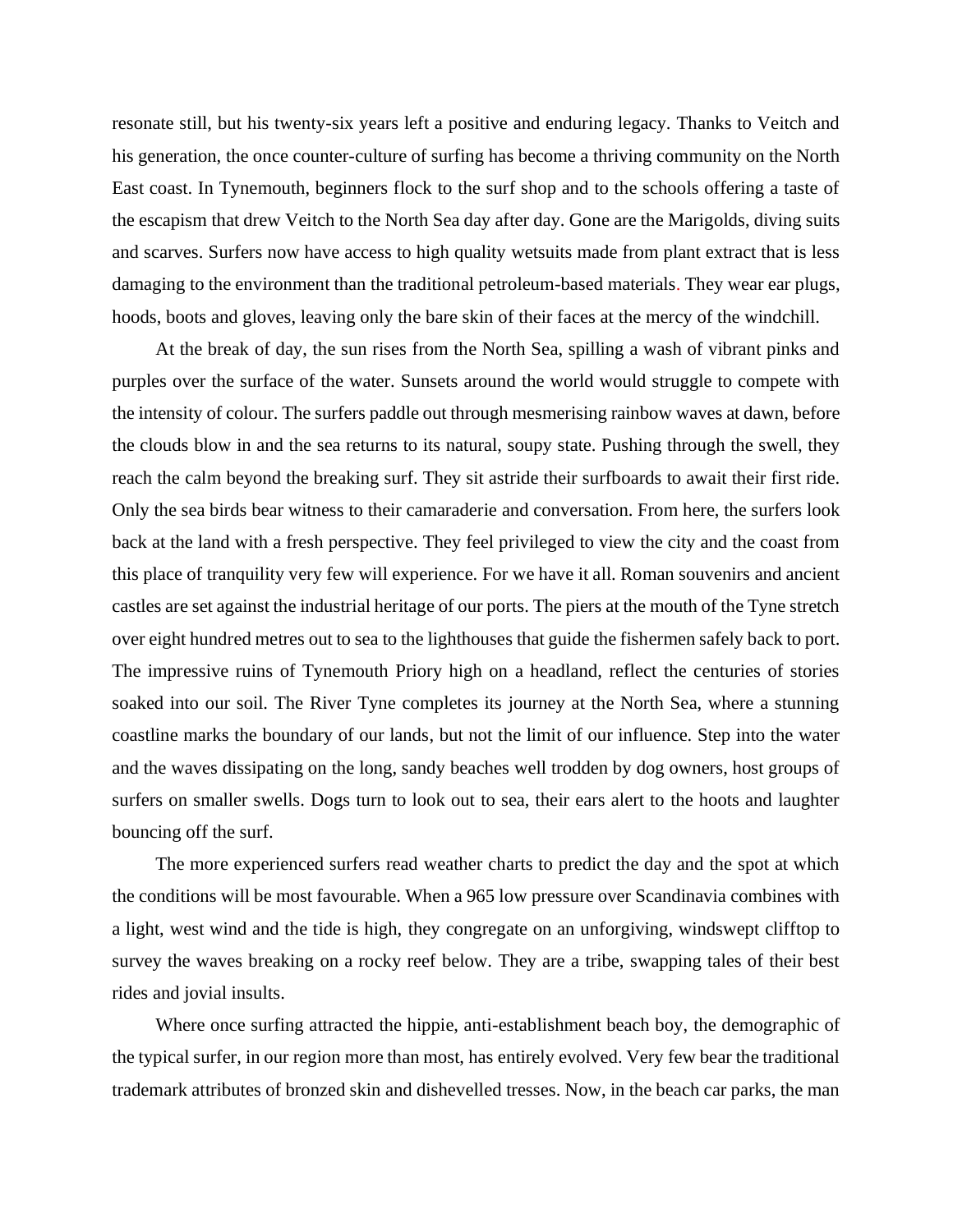in his company car swaps his business suit for a neoprene one. The new mother passes her sleeping child to the father so that she may escape to the water between feeds. Young and old, men, women and children, they are united by the same passion for the sea. This is not sport in the traditional sense. Surfing is a lifestyle. It connects people of all ages and backgrounds with a thread of commonality. No matter their ethnicity, gender, or social standing, each and every surfer shares a love of riding waves and a respect for the sea and for nature. Some have the best equipment money can buy, while others have a second hand board and wetsuit that have seen better days. After all, one only really needs protection from the cold, a surfboard and a steely determination to surf these waves.

For some, it is their lifeblood, but those who simply surf to live are a dying breed. Where once young surfers slept in vans, living only on Pot Noodles and the promise of waves, now the need for money to survive turns the majority into those who work so they may surf in their spare time. Many are environmental activists, driven to protect that which enriches their lives. In the Nineties, surfers from Newcastle joined radical protests against sewage outflows in an attempt to change water company policies. Now, they are Charity Trustees and representatives, welcomed into the halls of power at the Houses of Parliament to influence policy change at Governmental level. Rain, or shine, they arrange beach cleans to remove plastic pollution from our shores. They encourage local businesses to win Plastic Free Status from the environmental Charity, Surfers Against Sewage, and educate children in our schools. They are knowledgable and still pioneering.

Some surfers are beach lifeguards, once managed by one of the most promising young surfers of his generation. Surfing was his salvation from school that was not his natural domain. His community-minded parents ran the beach café and opened the first surf shop in Tynemouth. It drew in more grommets, as the young surfers are affectionately known, introducing them to a new way of life. Many of them surf here still.

On Longsands beach, a surf instructor takes a break from teaching his students to catch his daily quota of waves that motivates him to return to work. His father was one of the original surfers; a cool dreamer with a kind soul who opened the current surf shop and school in order to share the stoke of surfing with others. He also left too soon, but not before creating a haven for the cold water surf crew.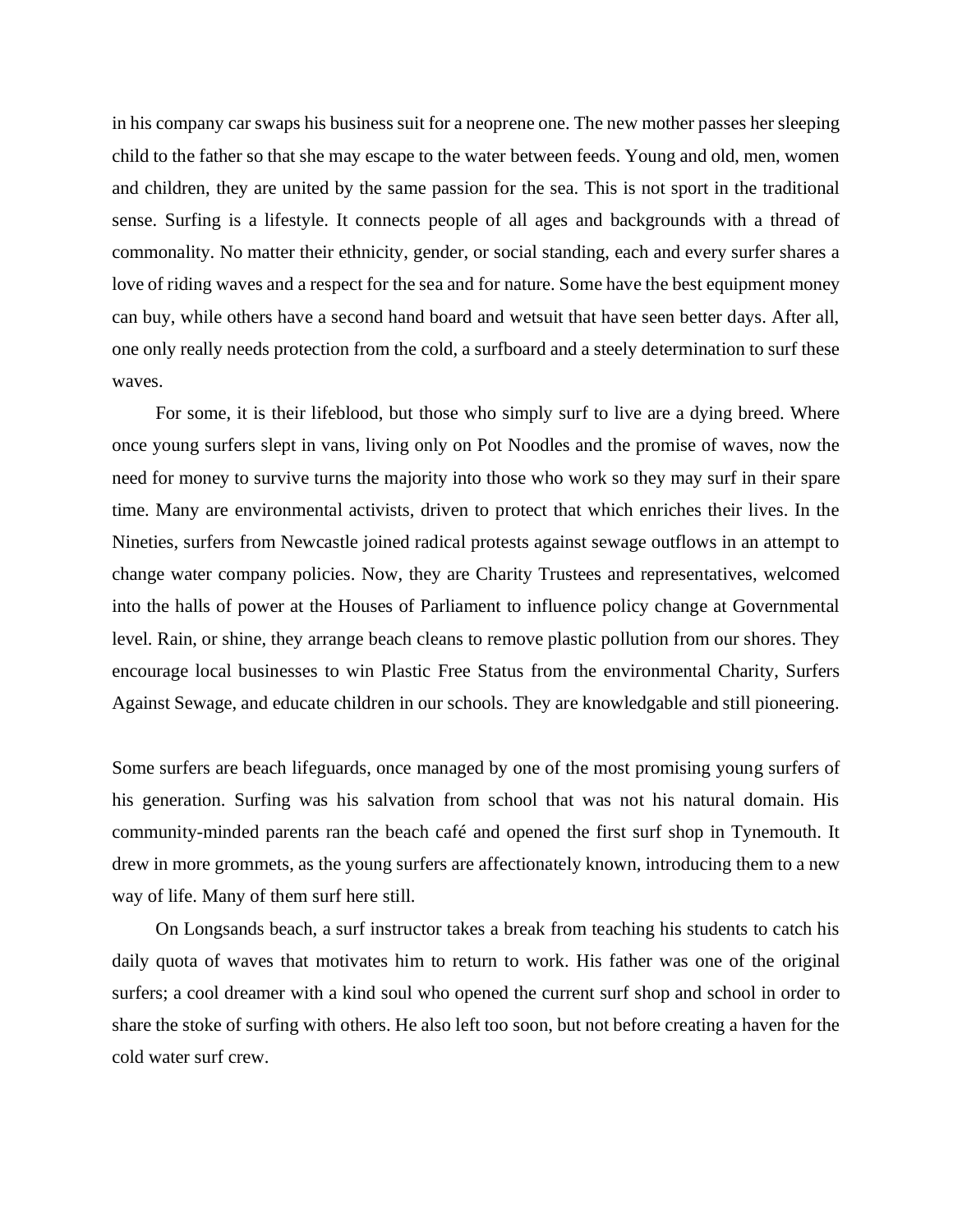A highly-respected surgeon from the city's hospitals washes off the stresses of his vocation by immersing himself in the sea at the rocky reef. Here, just as in the operating theatre, he is entirely present in the moment. He watches the horizon for the approaching sets of waves and paddles into position. Jumping up and riding the wave that rises up to join him has become second nature. He flies along, now free from the pressures of work and life. This feeling of being present is shared by every surfer around him. A lapse in concentration means that Mother Ocean will win every time. Waveriding carries the surfer away from the the mundanities and the worries. It focuses the mind and calms the body, often to the point of a pure, but welcome exhaustion. It is escapism; something we all search for in these times of high expectation and full agenda.

At Blyth, the Battery from the two World Wars, now painted a hint of marshmallow pink, surveys the community of hardy boardriders that congregates here. A six year-old child in a wrinkled wetsuit he will grow into, surfs the whitewater lapping the hard-packed sand on the shore. His father, Veitch's protégé, now mentors him in the silent hope that he will either share his passion, or at least dare to dream, whatever that dream may be. Further out to sea, the older generations gather to trade waves and tales. A pilot boat coxswain from the nearby port clocks off from his shift steering ships into the harbour to play in the waves he works upon. A retired head teacher, still at peak fitness, who lives for the days the swell wraps in from the North, competes against a nimble student on a longboard. An author jumps in for a meditative surf between the morning school run and her work from home. 'It's a lass, man! Must be mad,' gasps an elderly miner walking past with his dogs, as she exits the water and pulls the tight, wetsuit hood from her head.

These surfers have all been punished by the surf; pushed down into the murky depths until their lungs are almost empty. They have also experienced the highs. They know how it feels to paddle into a wave, propelling oneself forward to match its speed and fully committing to taking off from its highest point. On occasion, everything connects perfectly; feet connecting with the deck of the board as one free falls from the lip of the wave, like a bird swooping towards the surface of the sea. Turning the board to carve along the smooth wall of water. The swell continuing its journey towards land with audible force, while the board cuts and glides silently through the wave. The wind blowing away life's cobwebs until, even if briefly, one is free; released of any uncertainty and completely present.